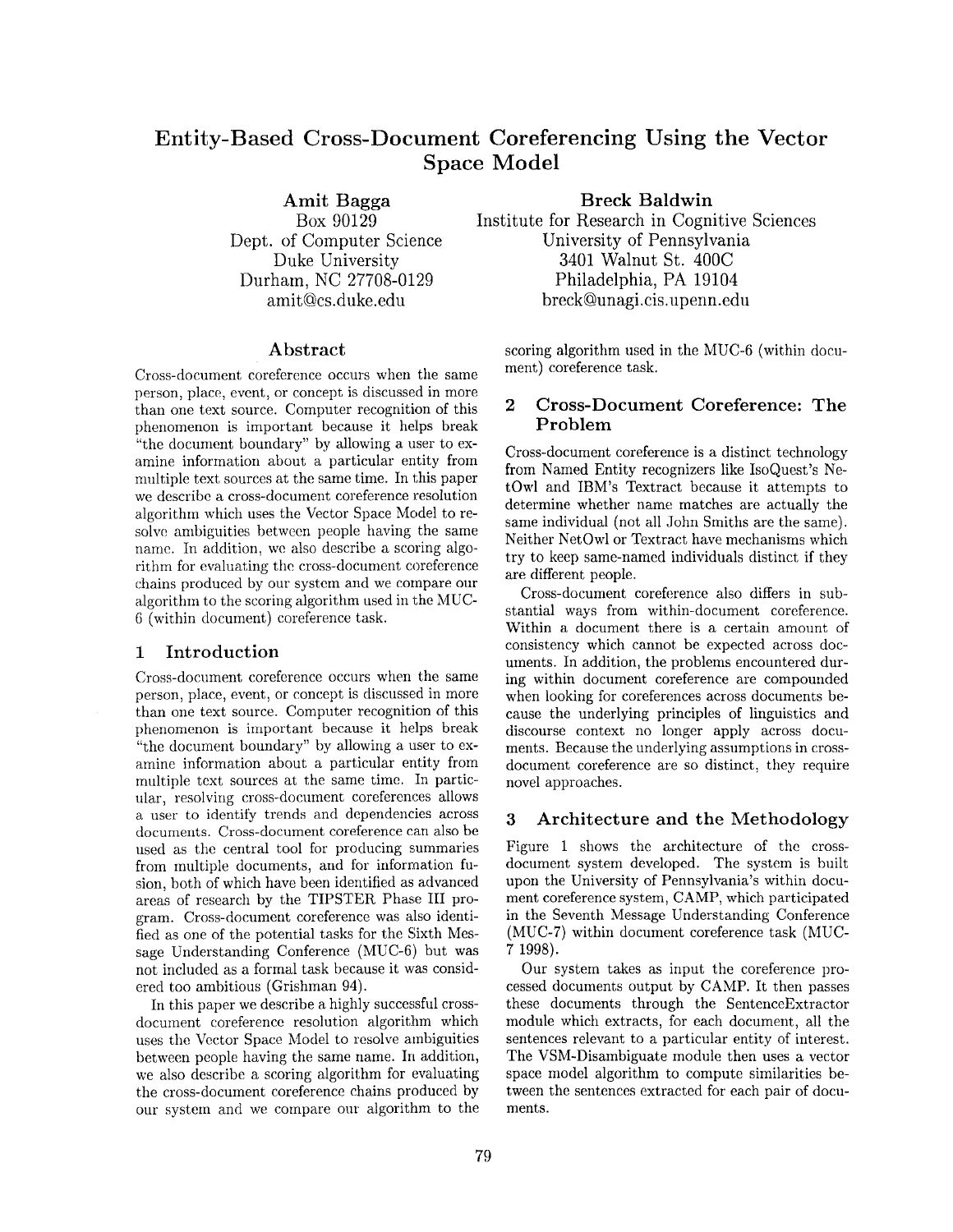

Figure 1: Architecture of the Cross-Document Coreference System

*John Perry, of Weston Golf Club, announced his resignation yesterday. He* was *the President of the Massachusetts Golf Association. During his two years in offlee, Perry guided the MGA into a closer*  relationship with the Women's Golf Asso*ciation of hfassachusetts.* 

Figure 2: Extract from doc.36



Figure 3: Coreference Chains for doc.36

Details about each of the main steps of the crossdocument coreference algorithm are given below.

• First, for each article, CAMP is run on the article. It produces coreference chains for all the entities mentioned in the article. For example, consider the two extracts in Figures 2 and 4. The coreference chains output by CAMP for the two extracts are shown in Figures 3 and 5.

*Oliver "Biff" Kelly of Weymouth* suc*ceeds John Perry* as *president of the* Mas*sachusetts Golf Association. "~Ve will have continued growth in the future," said Kelly, who will serve for two years. "There's been a lot of changes and there will be continued changes as we head into the year 2000."* 





Figure 5: Coreference Chains for doc.38

Next, for the coreference chain of interest within each article (for example, the coreference chain that contains "John Perry"), the Sentence Extractor module extracts all the sentences that contain the noun phrases which form the coreference chain. In other words, the SentenceExtractor module produces a "summary" of the article with respect to the entity of interest. These summaries are a special case of the query sensitive techniques being developed at Penn using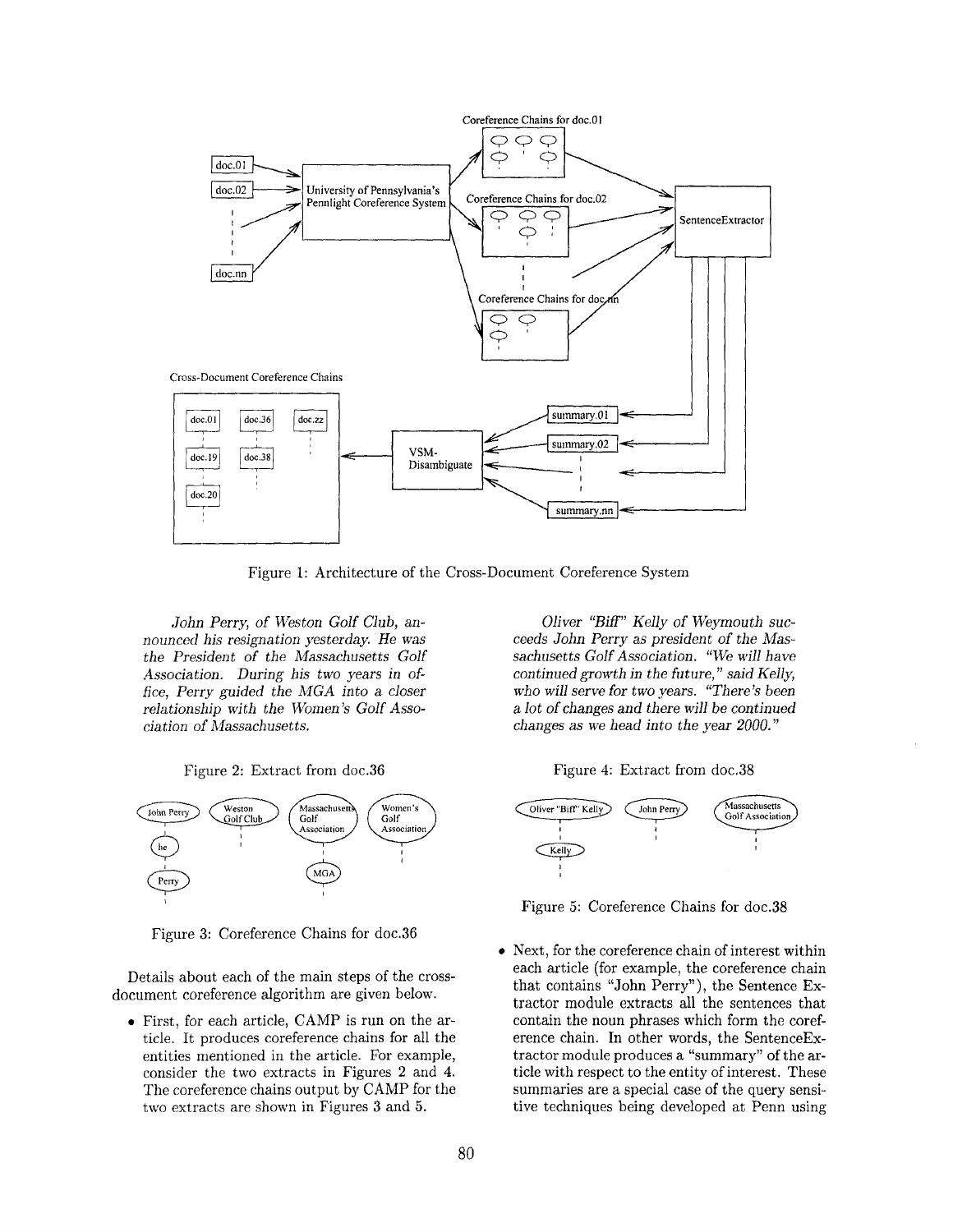CAMP. Therefore, for doc.36 (Figure 2), since at least one of the three noun phrases ("John Perry," "he," and "Perry") in the coreference chain of interest appears in each of the three sentences in the extract, the summary produced by SentenceExtractor is the extract itself. On the other hand, the summary produced by SentenceExtractor for the coreference chain of interest in doc.38 is only the first sentence of the extract because the only element of the coreference chain appears in this sentence.

• For each article, the VSM-Disambiguate module uses the summary extracted by the SentenceExtractor and computes its similarity with the suminaries extracted from each of the other articles. Summaries having similarity above a certain threshold are considered to be regarding the same entity.

# **4 University of Pennsylvania's CAMP System**

The University of Pennsylvania's CAMP system resolves within document coreferences for several different classes including pronouns, and proper names (Baldwin 95). It ranked among the top systems in the coreference task during the MUC-6 and the MUC-7 evaluations.

The coreference chains output by CAMP enable us to gather all the information about the entity of interest in an article. This information about the entity is gathered by the SentenceExtractor module and is used by the VSM-Disambiguate module for disambiguation purposes. Consider the extract for doc.36 shown in Figure 2. We are able to include the fact that the John Perry mentioned in this article was the president of the Massachusetts Golf Association only because CAMP recognized that the "he" in the second sentence is coreferent with "John Perry" in the first. And it is this fact which actually helps VSM-Disambiguate decide that the two John Perrys in doc.36 and doc.38 are the same person.

# 5 The Vector Space Model

The vector space model used for disambiguating entities across documents is the standard vector space model used widely in information retrieval (Salton 89). In this model, each summary extracted by the SentenceExtractor module is stored as a vector of terms. The terms in the vector are in their morphological root form and are filtered for stop-words (words that have no information content like *a, the, of, an, ...*). If  $S_1$  and  $S_2$  are the vectors for the two summaries extracted from documents  $D_1$  and  $D_2$ , then their similarity is computed as:

$$
Sim(S_1, S_2) = \sum_{common \ terms \ t_j} w_{1j} \times w_{2j}
$$

where  $t_j$  is a term present in both  $S_1$  and  $S_2$ ,  $w_{1j}$  is the weight of the term  $t_j$  in  $S_1$  and  $w_{2j}$  is the weight of  $t_i$  in  $S_2$ .

The weight of a term  $t_j$  in the vector  $S_i$  for a summary is given **by:** 

$$
w_{ij} = \frac{tf \times \log \frac{N}{df}}{\sqrt{s_{i1}^2 + s_{i2}^2 + \ldots + s_{in}^2}}
$$

where  $tf$  is the frequency of the term  $t_j$  in the summary,  $N$  is the total number of documents in the collection being examined, and *df* is the number of documents in the collection that the term  $t_i$  occurs in.  $\sqrt{s_{i1}^2 + s_{i2}^2 + \ldots + s_{in}^2}$  is the *cosine normalization factor* and is equal to the Euclidean length of the vector  $S_i$ .

The VSM-Disambiguate module, for each summary  $S_i$ , computes the similarity of that summary with each of the other summaries. If the similarity computed is above a pre-defined threshold, then the entity of interest in the two summaries are considered to be coreferent.

# 6 **Experiments**

The cross-document coreference system was tested on a highly ambiguous test set which consisted of 197 articles from 1996 and 1997 editions of the New York Times. The sole criteria for including an article in the test set was the presence or the absence of a string in the article which matched the *"/John.\*?Smith/"* regular expression. In other words, all of the articles either contained the name *John Smith* or contained some variation with a middle initial/name. The system did not use any New York Times data for training purposes. The answer **keys** regarding the cross-document chains were manually created, but the scoring was completely automated.

#### **6.1 Analysis of the Data**

There were 35 different *John Smiths* mentioned in the articles. Of these, 24 of them only had one article which mentioned them. The other 173 articles were regarding the 11 remaining *John Smiths.* The background of these *John Smiths ,* and the number of articles pertaining to each, varied greatly. Descriptions of a few of the *John Smiths* are: Chairman and CEO of General Motors, assistant track coach at UCLA, the legendary explorer, and the main character in Disney's Pocahontas, former president of the Labor Party of Britain.

# 7 Scoring the Output

In order to score the cross-document coreference chains output by the system, we had to map the cross-document coreference scoring problem to a within-document coreference scoring problem. This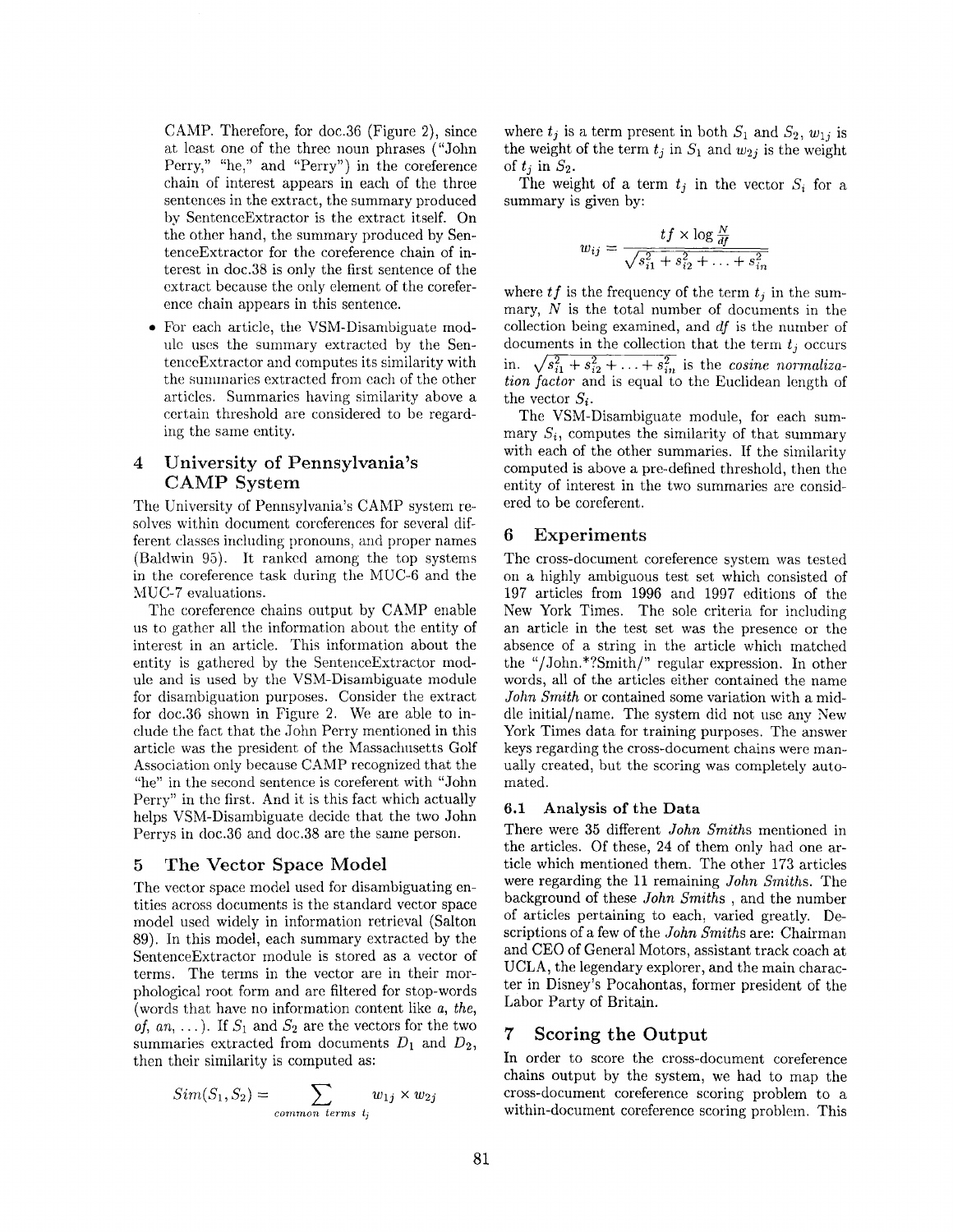was done by creating a meta document consisting of the file names of each of the documents that the system was run on. Assuming that each of the documents in the data set was about a single *John Smith,*  the cross-document coreference chains produced by the system could now be evaluated by scoring the corresponding within-document coreference chains in the meta document.

We used two different scoring algorithms for scoring the output. The first was the standard algorithm for within-document coreference chains which was used for the evaluation of the systems participating in the MUC-6 and the MUC-7 coreference tasks.

The shortcomings of the MUC scoring algorithm when used for the cross-document coreference task forced us to develop a second algorithm.

Details about both these algorithms follow.

### 7.1 The MUC Coreference **Scoring**   $\bf Algorithm<sup>1</sup>$

The MUC algorithm computes precision and recall statistics by looking at the number of links identified by a system compared to the links in an answer key. In the model-theoretic description of the algorithm that follows, the term "key" refers to the manually annotated coreference chains (the truth) while the term "response" refers to the coreference chains output by a system. An equivalence set is the transitive closure of a coreference chain. The algorithm, developed by (Vilain 95), computes recall in the following way.

First, let S be an equivalence set generated by the key, and let  $R_1 \ldots R_m$  be equivalence classes generated by the response. Then we define the following functions over S:

- $p(S)$  is a partition of S relative to the response. Each subset of S in the partition is formed by intersecting S and those response sets  $R_i$  that overlap S. Note that the equivalence classes defined by the response may include implicit singleton sets - these correspond to elements that are mentioned in the key but not in the response. For example, say the key generates the equivalence class  $S = \{A \ B \ C \ D\}$ , and the response is simply  $\langle A-B \rangle$ . The relative partition  $p(S)$  is then  ${A \mid B}$   ${C}$  and  ${D}$ .
- $\bullet$  c(S) is the minimal number of "correct" links necessary to generate the equivalence class S. It is clear that  $c(S)$  is one less than the cardinality of S, i.e.,  $c(S) = (|S| - 1)$ .
- $\bullet$  m(S) is the number of "missing" links in the response relative to the key set S. As noted above, this is the number of links necessary to



Figure 7: Response: Example 1

fully reunite any components of the p(S) partition. We note that this is simply one fewer than the number of elements in the partition, that is,  $m(S) = (|p(S)| - 1)$ .

Looking in isolation at a single equivalence class in the key, the recall *error* for that class is just the number of missing links divided by the number of correct links, i.e.,  $\frac{\text{m}(S)}{\text{c}(S)}$ .

Recall in turn is  $\frac{c(S) - m(S)}{c(S)}$ , which equals

$$
\frac{(|S|-1)-(|p(S)|-1)}{|S|-1}\ .
$$

The whole expression can now be simplified to

$$
\frac{|S| - |p(S)|}{|S| - 1}.
$$

Precision is computed by switching the roles of the key and response in the above formulation.

#### **7.2 Shortcomings of the MUC Scoring Algorithm**

While the (Vilain 95) provides intuitive results for coreference scoring, it however does not work as well in the context of evaluating cross document coreference. There are two main reasons.

1. The algorithm does not give any credit for separating out singletons (entities that occur in chains consisting only of one element, the entity itself) from other chains which have been identified. This follows from the convention in

<sup>&</sup>lt;sup>1</sup>The exposition of this scorer has been taken nearly entirely from (Vilain 95).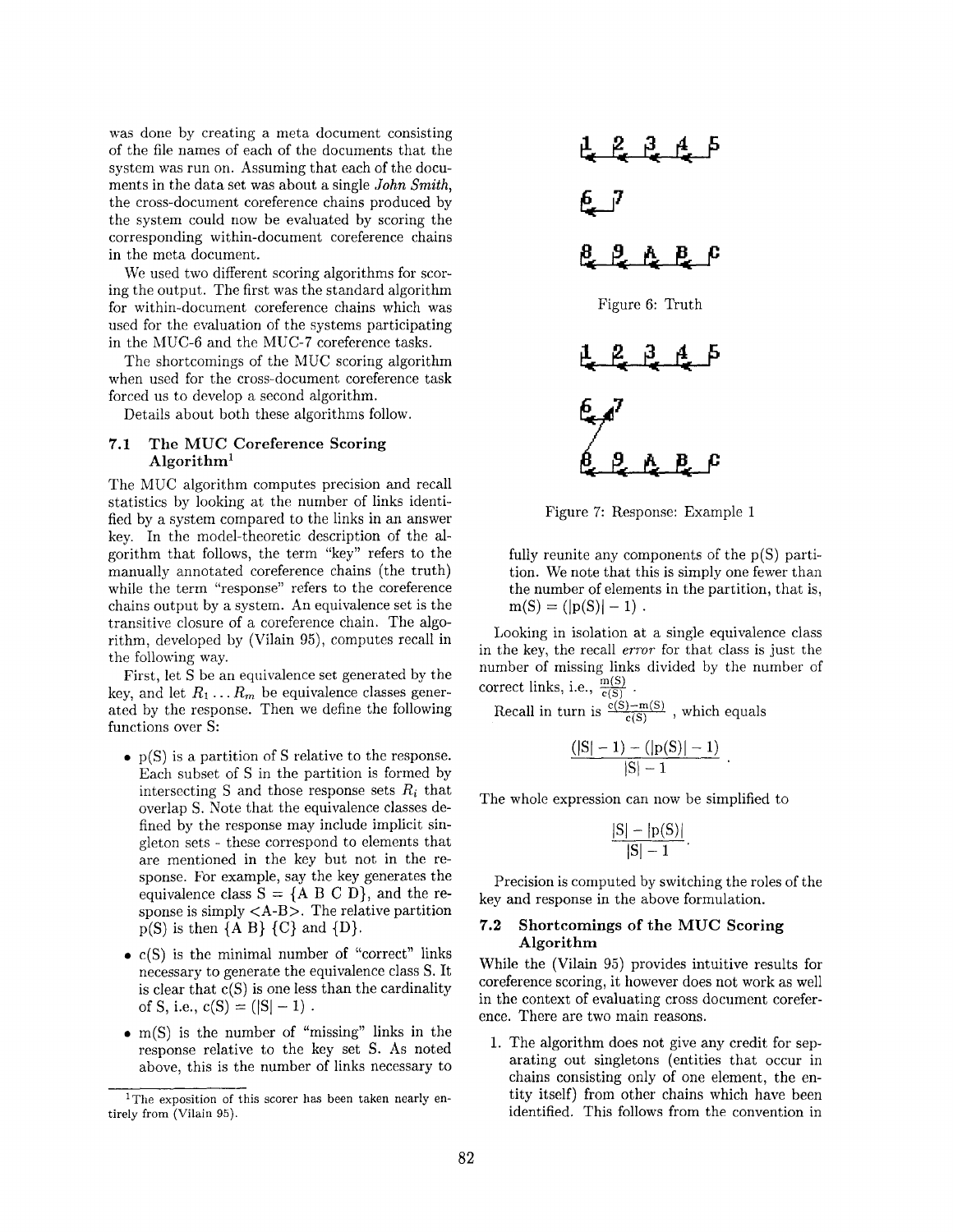

Figure 8: Response: Example 2

coreference annotation of not identifying those entities that are markable as possibly coreferent with other entities in the text. Rather, entities are only marked as being coreferent if they actually are coreferent with other entities in the text. This shortcoming could be easily enough overcome with different annotation conventions and with minor changes to the algorithm, but it is worth noting.

2. All errors are considered to be equal. The MUC scoring algorithm penalizes the precision numbers equally for all types of errors. It is our position that, for certain tasks, some coreference errors do more damage than others.

Consider the following examples: suppose the truth contains two large coreference chains and one small one (Figure 6), and suppose Figures 7 and 8 show two different responses. We will explore two different precision errors. The first error will connect one of the large coreferenee chains with the small one (Figure 7). The second error occurs when the two large coreference chains are related by the errant coreferent link (Figure 8). It is our position that the second error is more damaging because, compared to the first error, the second error makes more entities coreferent that should not be. This distinction is not reflected in the (Vilain 95) scorer which scores both responses as having a precision score of 90% (Figure 9).

#### 7.3 Our B-CUBED Scoring Algorithm<sup>2</sup>

Imagine a scenario where a user recalls a collection of articles about *John Smith,* finds a single article about the particular *John Smith* of interest and wants to see all the other articles about that individual. In commercial systems with News data, precision is typically the desired goal in such settings. As a result we wanted to model the accuracy of the system on a per-document basis and then build a more global score based on the sum of the user's experiences.

Consider the case where the user selects document 6 in Figure 8. This a good outcome with all the relevant documents being found by the system and no extraneous documents. If the user selected document 1, then there are 5 irrelevant documents in the systems output  $-$  precision is quite low then. The goal of our scoring algorithm then is to model the precision and recall on average when looking for more documents about the same person based on selecting a single document.

Instead of looking at the links produced by a system, our algorithm looks at the presence/absence of entities from the chains produced. Therefore, we compute the precision and recall numbers for each entity in the document. The numbers computed with respect to each entity in the document are then combined to produce final precision and recall numbers for the entire output.

For an entity, i, we define the precision and recall with respect to that entity in Figure 10.

The final precision and recall numbers are computed by the following two formulae:

Final Precision = 
$$
\sum_{i=1}^{N} w_i * Precision_i
$$
  
Final Recall =  $\sum_{i=1}^{N} w_i * Recall_i$ 

where  $N$  is the number of entities in the document, and  $w_i$  is the weight assigned to entity i in the document. For all the examples and the cxperiments in this paper we assign equal weights to each entity i.e.  $w_i = 1/N$ . We have also looked at the possibilities of using other weighting schemes. Further details about the B-CUBED algorithm including a model theoretic version of the algorithm can be found in (Bagga 98a).

Consider the response shown in Figure 7. Using the B-CUBED algorithm, the precision for entity-6 in the document equals 2/7 because the chain output for the entity contains 7 elements, 2 of which are correct, namely  $\{6,7\}$ . The recall for entity-6, however, is 2/2 because the chain output for the entity has 2 correct elements in it and the "truth" chain for the entity only contains those 2 elements. Figure 9 shows the final precision and recall numbers computed by the B-CUBED algorithm for the examples shown in Figures 7 and 8. The figure also shows the precision and recall numbers for each entity (ordered by entity-numbers).

# 7.4 Overcoming the Shortcomings of the MUC Algorithm

The B-CUBED algorithm does overcome the the two main shortcomings of the MUC scoring algorithm discussed earlier. It implicitly overcomes the first

 $2$ The main idea of this algorithm was initially put forth by Alan W. Biermann of Duke University.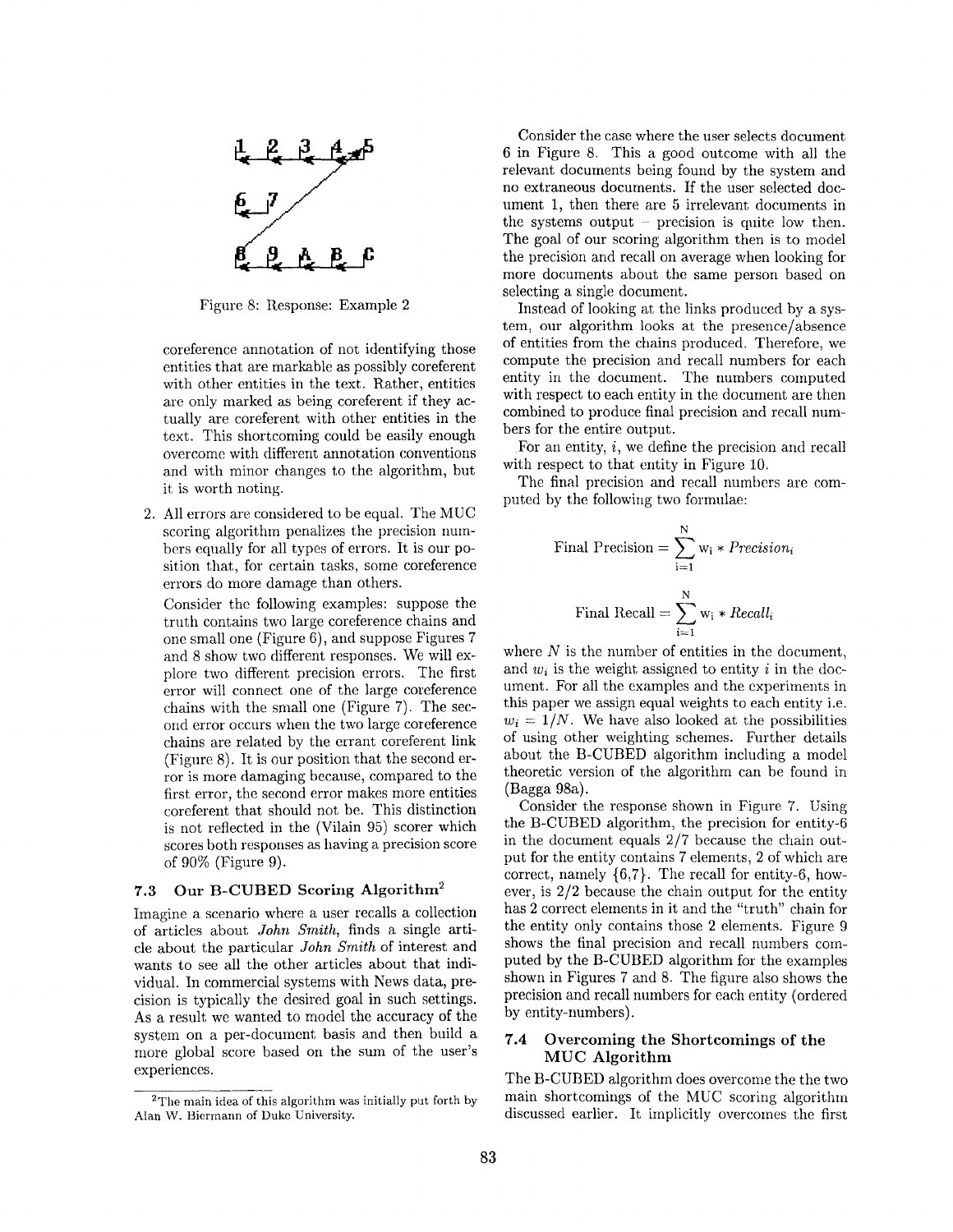| Output    | MUC Algorithm           | B-CUBED Algorithm (equal weights for every entity)                                                                                                                                                                             |
|-----------|-------------------------|--------------------------------------------------------------------------------------------------------------------------------------------------------------------------------------------------------------------------------|
| Example 1 | P: $\frac{9}{10}$ (90%) | P: $\frac{1}{12}$ * $\left[\frac{5}{5} + \frac{5}{5} + \frac{5}{5} + \frac{5}{5} + \frac{5}{5} + \frac{2}{7} + \frac{2}{7} + \frac{5}{7} + \frac{5}{7} + \frac{5}{7} + \frac{5}{7} + \frac{5}{7}\right]$ = 76%                 |
|           | R: $\frac{9}{9}$ (100%) | R: $\frac{1}{12}$ * $\left[\frac{5}{5} + \frac{5}{5} + \frac{5}{5} + \frac{5}{5} + \frac{5}{5} + \frac{2}{5} + \frac{2}{5} + \frac{5}{5} + \frac{5}{5} + \frac{5}{5} + \frac{5}{5} + \frac{5}{5} + \frac{5}{5}\right] = 100\%$ |
| Example 2 | P: $\frac{9}{10}$ (90%) | P: $\frac{1}{12}$ * $\left[\frac{5}{10} + \frac{5}{10} + \frac{5}{10} + \frac{5}{10} + \frac{5}{10} + \frac{2}{2} + \frac{2}{2} + \frac{5}{10} + \frac{5}{10} + \frac{5}{10} + \frac{5}{10} + \frac{5}{10}\right] = 58\%$      |
|           | R: $\frac{9}{9}$ (100%) | R: $\frac{1}{12}$ * $\left[\frac{5}{5} + \frac{5}{5} + \frac{5}{5} + \frac{5}{5} + \frac{2}{5} + \frac{2}{5} + \frac{2}{5} + \frac{5}{5} + \frac{5}{5} + \frac{5}{5} + \frac{5}{5} + \frac{5}{5} + \frac{5}{5}\right] = 100\%$ |

Figure 9: Scores of Both Algorithms on the Examples

$$
Precision_{i} = \frac{number\ of\ correct\ elements\ in\ the\ output\ chain\ containing\ entity_{i}}{number\ of\ elements\ in\ the\ output\ chain\ containing\ entity_{i}} \tag{1}
$$
\n
$$
Recall_{i} = \frac{number\ of\ correct\ elements\ in\ the\ output\ chain\ containing\ entity_{i}}{number\ of\ elements\ in\ the\ truth\ chain\ containing\ entity_{i}} \tag{2}
$$

Figure 10: Definitions for Precision and Recall for an Entity i

shortcoming of the MUC-6 algorithm by calculating the precision and recall numbers for each entity in the document (irrespective of whether an entity is part of a coreference chain). Consider the responses shown in Figures 7 and 8. We had mentioned earlier that the error of linking the the two large chains in the second response is more damaging than the error of linking one of the large chains with the smaller chain in the first response. Our scoring algorithm takes this into account and computes a final precision of 58% and 76% for the two responses respectively. In comparison, the MUC algorithm computes a precision of 90% for both the responses (Figure 9).

# **8** Results

Figure 11 shows the precision, recall, and F-Measure (with equal weights for both precision and recall) using the B-CUBED scoring algorithm. The Vector Space Model in this case constructed the space of terms only from the summaries extracted by SentenceExtractor. In comparison, Figure 12 shows the results (using the B-CUBED scoring algorithm) when the vector space model constructed the space of terms from the articles input to the system (it still used the summaries when computing the similarity). The importance of using CAMP to extract summaries is verified by comparing the highest F-Measures achieved by the system for the two cases. The highest F-Measure for the former case is 84.6% while the highest F-Measure for the latter case is 78.0%. In comparison, for this task, named-entity tools like NetOwl and Textract would mark all the *John Smiths* the same. Their performance using our



Figure 11: Precision, Recall, and F-Measure Using the B-CUBED Algorithm With Training On the Summaries

scoring algorithm is 23% precision, and 100% recall.

Figures 13 and 14 show the precision, recall, and F-Measure calculated using the MUC scoring algorithm. Also, the baseline case when all the *John Smiths* are considered to be the same person achieves 83% precision and 100% recall. The high initial precision is mainly due to the fact that the MUC algorithm assumes that all errors are equal.

We have also tested our system on other classes of cross-document coreference like names of companies, and events. Details about these experiments can be found in (Bagga 98b).